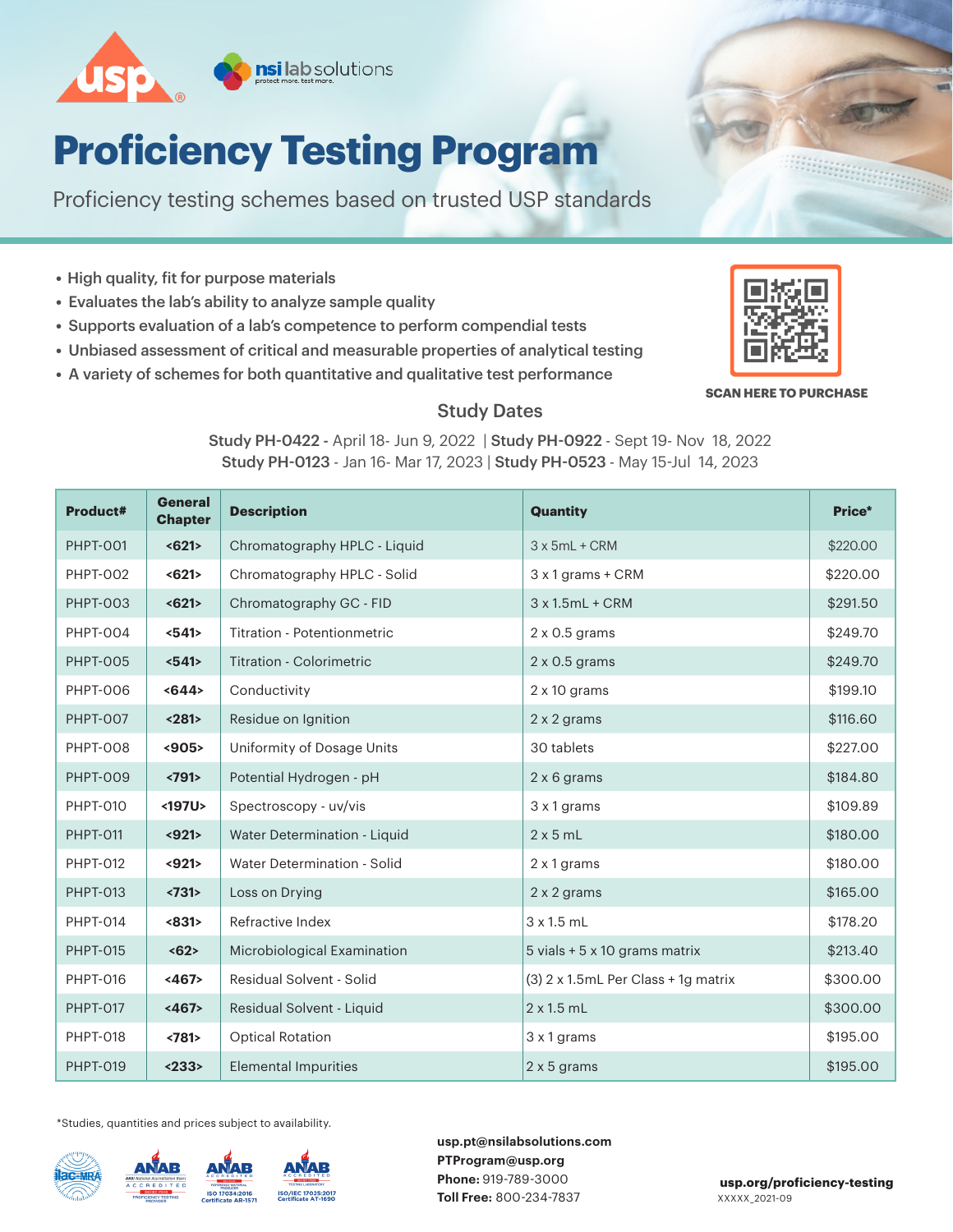

## **Proficiency Testing Program**



#### Study Dates

Study PH-0422 - April 18- Jun 9, 2022 | Study PH-0922 - Sept 19- Nov 18, 2022 Study PH-0123 - Jan 16- Mar 17, 2023 | Study PH-0523 - May 15-Jul 14, 2023

| Product#        | <b>General</b><br><b>Chapter</b> | <b>Description</b>                                                                                     | <b>Quantity</b>          | Price*    |
|-----------------|----------------------------------|--------------------------------------------------------------------------------------------------------|--------------------------|-----------|
| <b>PHPT-020</b> | < 621>                           | Chromatography UPLC - Liquid                                                                           | $3 \times 1$ grams + CRM | \$220.00  |
| <b>PHPT-021</b> | <71>                             | Sterility                                                                                              | 10 vial kit              | \$229.90  |
| <b>PHPT-022</b> | <61>                             | <b>Microbial Enumeration</b>                                                                           | 2 x 2 vials              | \$227.00  |
| <b>PHPT-023</b> | $197$                            | Spectroscopy - FTIR                                                                                    | $3 \times 1$ grams + CRM | \$178.20  |
| <b>PHPT-024</b> | $51$                             | Antimicrobial Effectiveness Testing                                                                    | 14 vial kit              | \$523.00  |
| <b>PHPT-025</b> | <60>                             | Microbiological Examination of nonsterile<br>product testing for Burkholderia Cepacia<br>Complex (BCC) | 5 vials                  | \$1320.00 |
| <b>PHPT-026</b> | $621$                            | Chromatography - GC-ECD                                                                                | $3x1.5mL + CRM$          | \$396.00  |
| <b>PHPT-027</b> | <797                             | Pharmaceutical Compounding Testing -<br>Sterile Preparation - Bacterial                                | 5 vials                  | \$1650.00 |
| <b>PHPT-028</b> | <797                             | Pharmaceutical Compounding Testing -<br>Sterile Preparation-Fungi                                      | 5 vials                  | \$1650.00 |
| <b>PHPT-029</b> | $621$                            | Chromatography - Assay via HPLC<br>(Solid dosage formulation)                                          | 30 Tablets + CRM         | \$396.00  |
| <b>PHPT-030</b> | <701                             | Disintegration - (Solid dosage formulation)                                                            | 15 Tablets               | \$396.00  |
| <b>PHPT-031</b> | <711>                            | Dissolution - Assay via uv/vis<br>(Solid dosage formulation)                                           | 30 Tablets + CRM         | \$396.00  |
| <b>PHPT-034</b> | <761                             | Nuclear Magentic Resonance - NMR                                                                       | 1 vial                   | \$396.00  |
| <b>PHPT-039</b> | $61/62$                          | <b>Pharmaceutical Product</b><br>(Suitable for Bioburden)                                              | 9 vials                  | \$420.00  |

\*Studies, quantities and prices subject to availability.

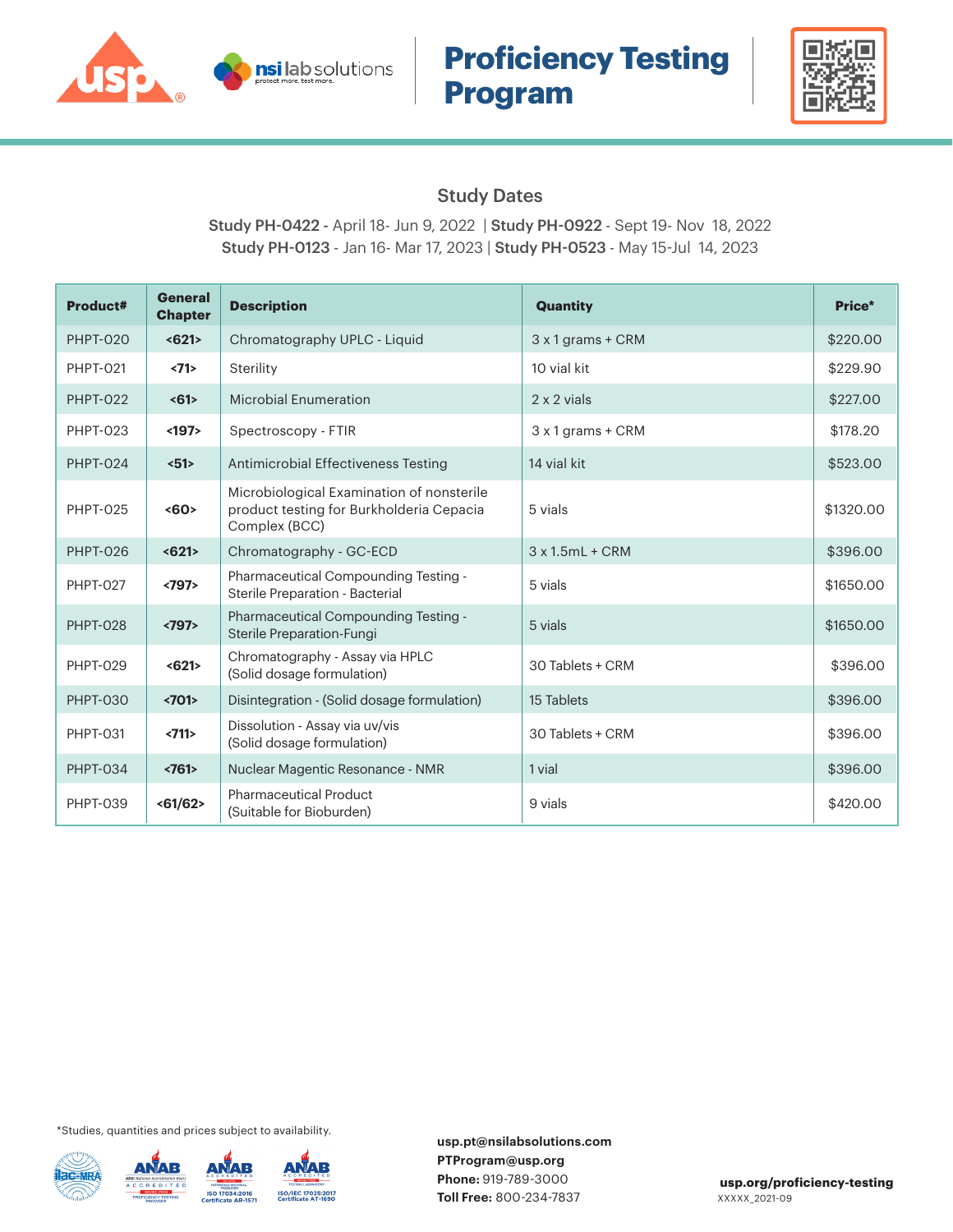



### PT Express On-Demand Proficiency Tests Order Anytime

| <b>Product#</b> | <b>General</b><br><b>Chapter</b> | <b>Description</b>           | <b>Quantity</b>                            | Price*   |
|-----------------|----------------------------------|------------------------------|--------------------------------------------|----------|
| PHPT-OO1B       | $621$                            | Chromatography HPLC - Liquid | $3x$ 5mL + CRM                             | \$275.00 |
| PHPT-002B       | $621$                            | Chromatography HPLC - Solid  | 3 x 1 grams + CRM                          | \$275.00 |
| PHPT-003B       | $621$                            | Chromatography GC - FID      | $3x1.5mL + CRM$                            | \$364.00 |
| PHPT-004B       | $541$                            | Titration-Potentionmetric    | $2 \times 0.5$ grams                       | \$312.00 |
| PHPT-005B       | $541$                            | <b>Titration-Colormetric</b> | $2 \times 0.5$ grams                       | \$312.00 |
| PHPT-OO6B       | $644$                            | Conductivity                 | $2 \times 10$ grams                        | \$249.00 |
| PHPT-OO7B       | $281$                            | Residue on Ignition          | 2 x 2 grams                                | \$146.00 |
| PHPT-OO8B       | $905$                            | Uniformity of Dosage Units   | 30 tablets                                 | \$284.00 |
| PHPT-009B       | <791                             | Potential Hydrogen-pH        | 2 x 6 grams                                | \$231.00 |
| PHPT-010B       | <197U>                           | Spectroscopy-uv/vis          | 3 x 1 grams                                | \$137.00 |
| PHPT-011B       | $921$                            | Water Determination - Liquid | $2 \times 5mL$                             | \$225.00 |
| PHPT-012B       | $921$                            | Water Determination - Solid  | 2 x 1 grams                                | \$225.00 |
| PHPT-013B       | <731                             | Loss on Drying               | 2 x 2 grams                                | \$206.00 |
| PHPT-014B       | <831>                            | Refractive Index             | 3x1.5mL                                    | \$223.00 |
| PHPT-015B       | $62$                             | Microbiological Examination  | 5 vials + 5 x 10 grams matrix              | \$267.00 |
| PHPT-016B       | <467>                            | Residual Solvent-Solid       | (3) 2 x 1.5mL Per Class + 1 grams matrix   | \$375.00 |
| PHPT-017B       | <467>                            | Residaul Solvent - Liquid    | $2 \times 1.5$ mL                          | \$375.00 |
| PHPT-018B       | $781$                            | <b>Optical Rotation</b>      | 3 x 1 grams                                | \$244.00 |
| PHPT-019B       | < 233                            | <b>Elemental Impurties</b>   | $2 \times 5$<br>grams                      | \$244.00 |
| PHPT-020B       | $621$                            | Chromatography UPLC - Liquid | 3 x 1 grams + CRM                          | \$275.00 |
| PHPT-021B       | <71>                             | Sterility                    | 10 vial kit                                | \$287.00 |
| PHPT-022B       | <61>                             | Microbial Enumeration        | 2 vials + 2 x 10 grams matrix (4 vial kit) | \$284.00 |
| PHPT-023B       | $197$                            | Spectroscopy - FTIR          | 3 x 1 grams + CRM                          | \$223.00 |

\*Studies, quantities and prices subject to availability.

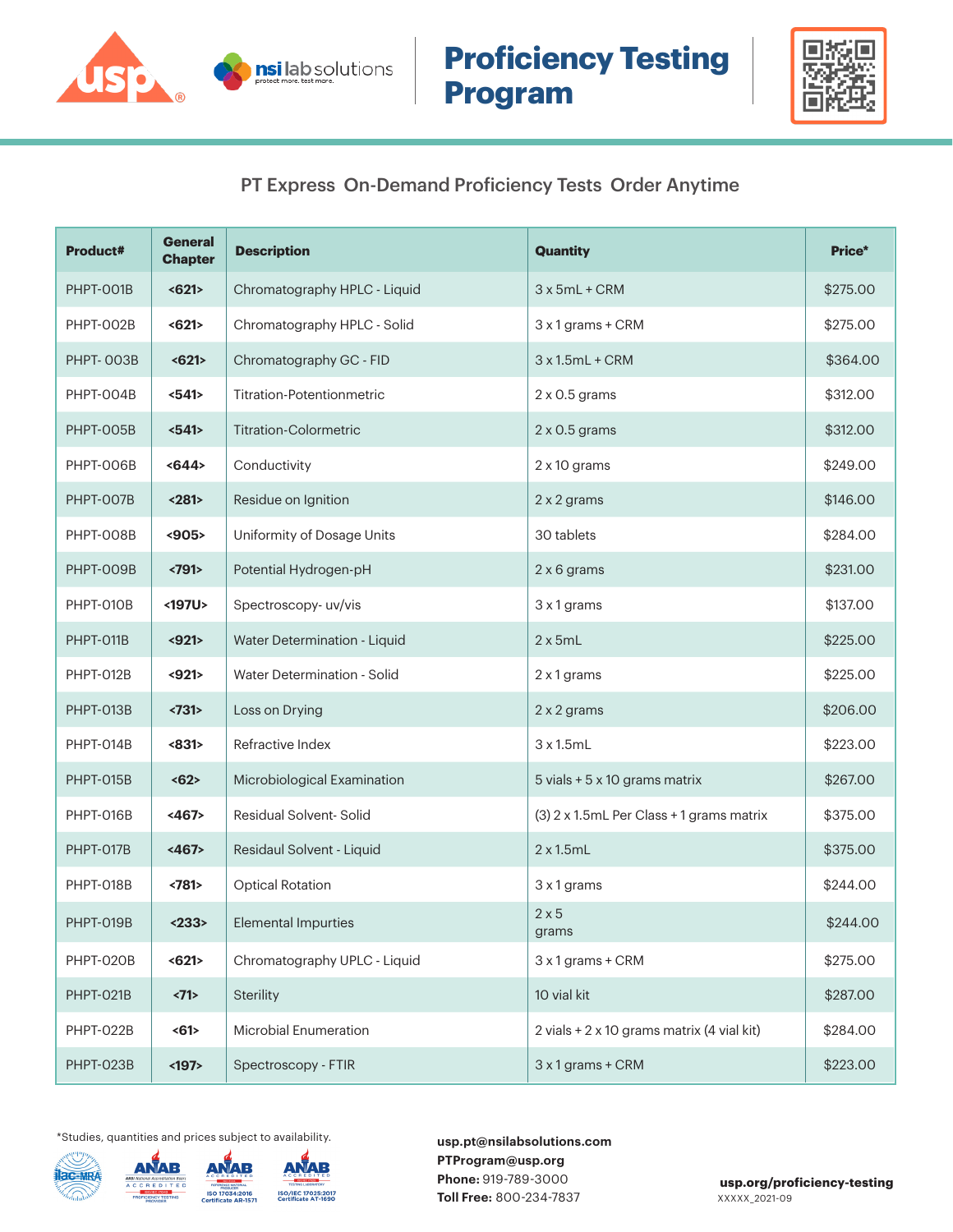



#### PT Express On-Demand Proficiency Tests Order Anytime

| Product#  | <b>General</b><br><b>Chapter</b> | <b>Description</b>                                                                                     | <b>Quantity</b>         | Price*    |
|-----------|----------------------------------|--------------------------------------------------------------------------------------------------------|-------------------------|-----------|
| PHPT-024B | 51                               | Antimicrobial Effectiveness Testing                                                                    | 14 vial kit             | \$654.00  |
| PHPT-025B | <60                              | Microbiological Examination of nonsterile<br>product testing for Burkholderia Cepacia<br>Complex (BCC) | 5 vials                 | \$1650.00 |
| PHPT-026B | $621$                            | Chromatography- GC-ECD                                                                                 | $3 \times 1.5$ ml + CRM | \$495.00  |
| PHPT-027B | <797                             | Pharmaceutical Compounding Testing - Sterile<br>Preparation-Bacterial                                  | 5 vials                 | \$2475.00 |
| PHPT-028B | <797                             | Pharmaceutical Compounding Testing-Sterile<br>Preparation-Fungi                                        | 5 vials                 | \$2475.00 |
| PHPT-029B | $621$                            | Chromatography - Assay via HPLC (Solid<br>dosage formulation)                                          | 30 tablets + CRM        | \$495.00  |
| PHPT-030B | <701                             | Disintegration - (Solid dosage formulation)                                                            | 15 tablets              | \$495.00  |
| PHPT-031B | <711>                            | Dissolution - Assay via uv/vis<br>(Solid dosage formulation)                                           | 15 tablets              | \$495.00  |
| PHPT-034B | <761                             | Nuclear Magentic Resonsance-NMR                                                                        | 1 vial                  | \$275.00  |
| PHPT-039B | $<61$ /<62>                      | <b>Pharmaceutical Product</b><br>(Suitable for Bioburden)                                              | 14 vial kit             | \$613.00  |

\*Studies, quantities and prices subject to availability.